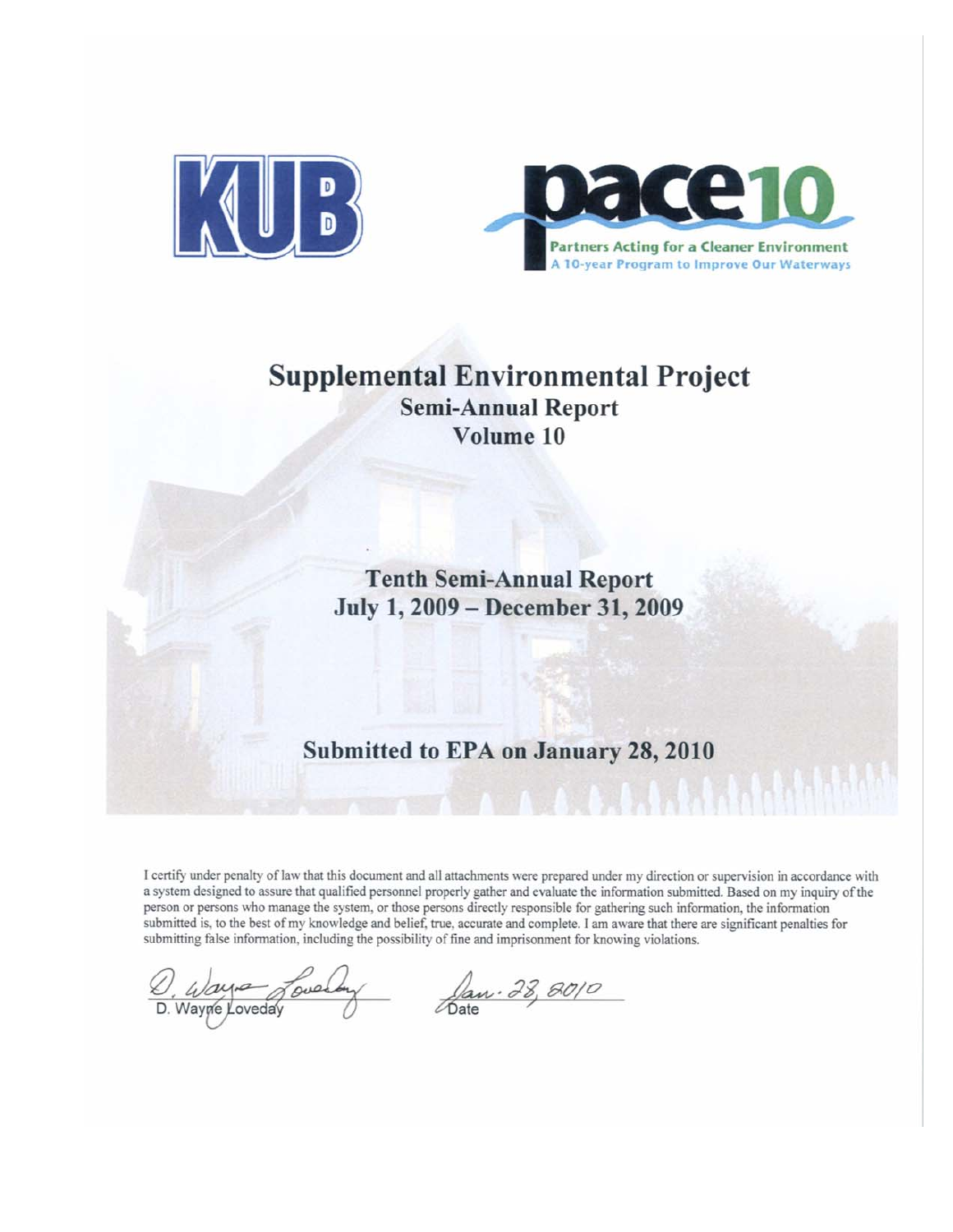# **Table of Contents**

- **1. Introduction**
- **2. Deposit of Funds to the SEP Escrow by KUB**
- **3. Disbursement of Funds from the SEP Escrow by Escrow Agent to the Third Party Administrator to Pay Plumbers for Services Completed**
- **4. Balance of Funds in the SEP Escrow**
- **5. Payment of Funds by Third Party Administrator to Plumbers**
- **6. Location of Private Residential Properties Where Services Have Been Performed Under the SEP Program**
- **7. SEP Implementation and Ongoing Tasks**
- **8. Tasks Scheduled for the Next Six Months**

#### **Appendix A**

 **Grant and Loan Program Income Guidelines**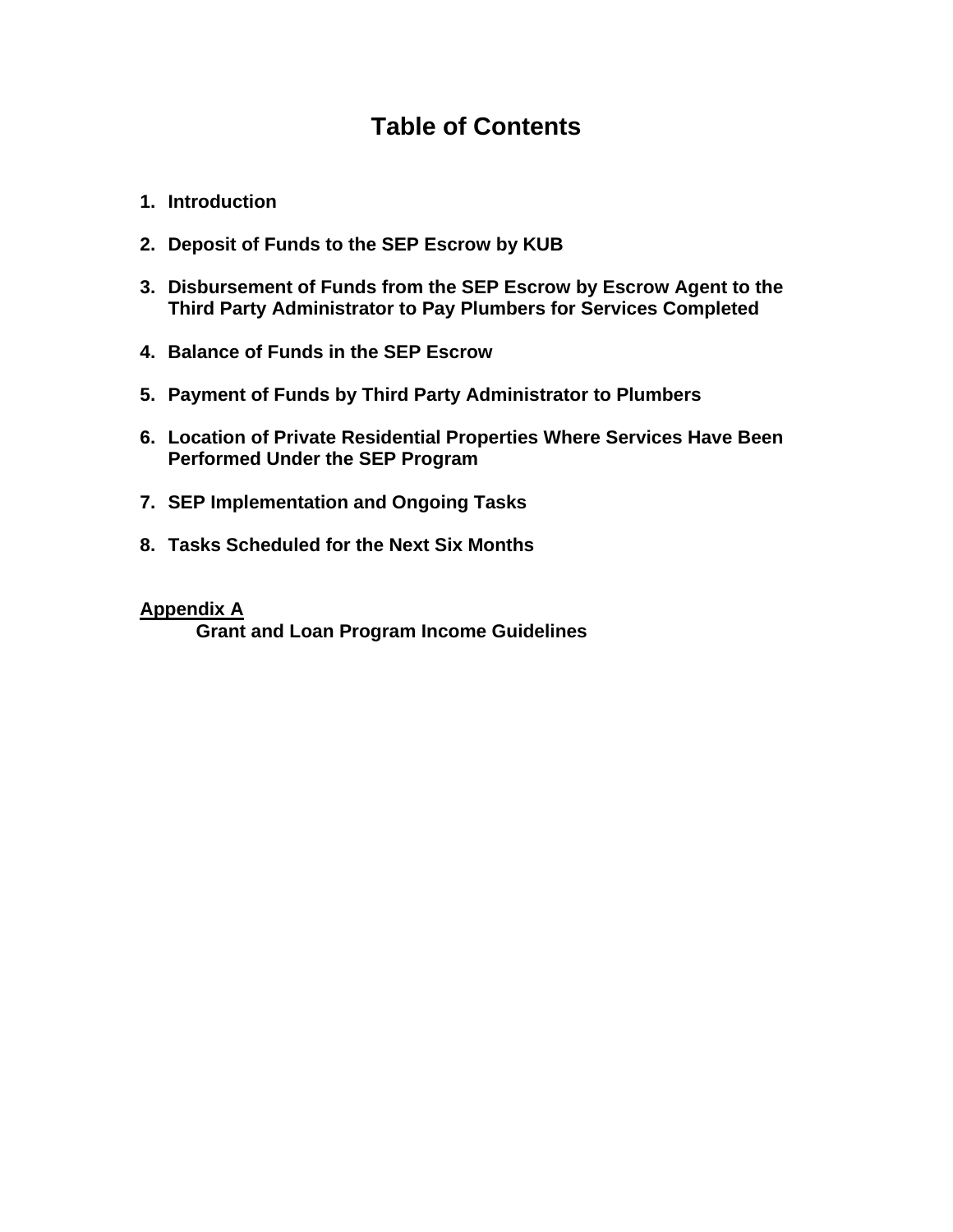## **Supplemental Environmental Project Tenth Semi-Annual Report July 1, 2009, through December 31, 2009**

#### **1. Introduction**

KUB is required to perform and complete a Supplemental Environmental Project (SEP) as set forth in Section VIII. Supplemental Environmental Project and Appendix B Supplemental Environment Project of the Consent Decree (CD). *This project was undertaken in connection with the settlement of a civil enforcement action taken by the United States for violations of the Clean Water Act.* This Semi-Annual Report covers events from July 1, 2009, through December 31, 2009.

In addition to the required SEP funding, KUB has also voluntarily established a lowincome, no-interest loan program. This program serves customers earning a predetermined percentage of median income. The cost of the lateral repair or replacement is added to the customers' KUB bill over a period of 48 months.

One customer was approved for the no-interest loan during this reporting period. Payment was disbursed for this property. Payment was also dispersed for 2 properties that were completed in the last reporting period. The total amount dispersed for loans during this reporting period was \$5,994.38.

#### **2. Deposit of Funds to the SEP Escrow by KUB**

No deposits to the SEP Escrow Account were scheduled during the reporting period. The next deposit to the Escrow Account is scheduled for February 11, 2010.

#### **3. Disbursement of Funds From the SEP Escrow by Escrow Agent to the Third Party Administrator to Pay Plumbers for Services Completed**

A total of \$181,779.52 was disbursed from the SEP Escrow Account to the Third Party Administrator during this reporting period. The disbursements are shown in the table below.

| Date of Invoice | <b>Amount Invoiced</b> | <b>Number of Laterals</b><br><b>Repaired/Replaced</b> | <b>Amount Disbursed</b> |
|-----------------|------------------------|-------------------------------------------------------|-------------------------|
| 7/1/2009        | \$25,774.05            | 14                                                    | \$25,774.05             |
| 8/3/2009        | \$53,560.86            | 19                                                    | \$53,560.86             |
| 9/1/2009        | \$36,678.23            | 15                                                    | \$36,678.23             |
| 10/6/2009       | \$28,786.30            | 13                                                    | \$28,786.30             |
| 11/5/2009       | \$18,293.08            | 8                                                     | \$18,293.08             |
| 12/3/2009       | \$18,687.00            |                                                       | \$18,687.00             |
| <b>Totals</b>   | \$181,779.52           | 76                                                    | \$181,779.52            |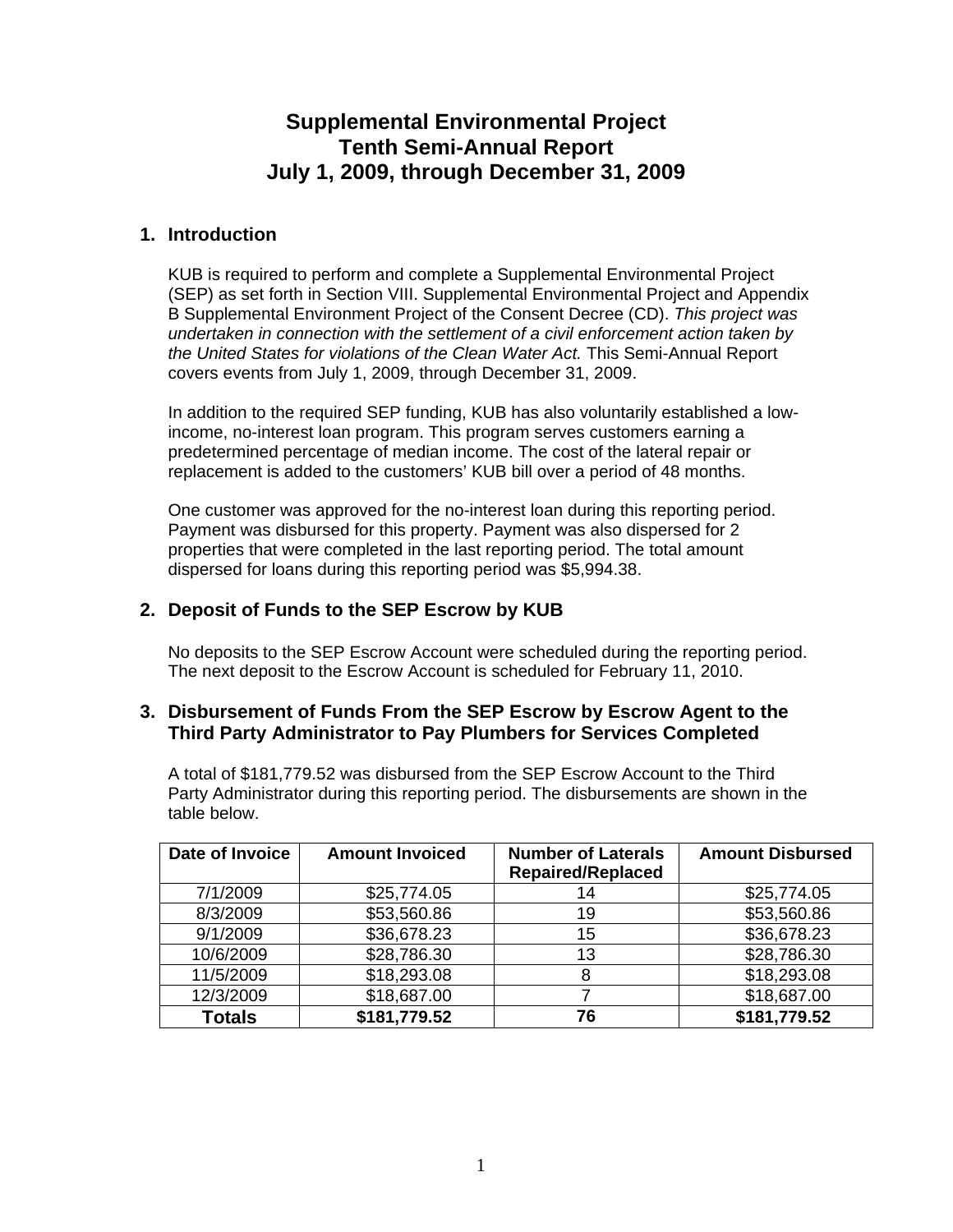#### **4. Balance of Funds in the SEP Escrow**

The balance in the SEP Escrow Account, as of December 31, 2009, is \$537,181.95. The disbursements from the escrow account and the accrued interest for this reporting period are shown in the table below.

| <b>Date</b> | <b>Deposit</b> | <b>Disbursement</b> | <b>Accrued Interest</b> | <b>Balance</b> |
|-------------|----------------|---------------------|-------------------------|----------------|
| 7/1/2009    |                | \$25,774.05         | \$85.76                 | \$693,010.52   |
| 8/1/2009    |                | \$53,560.86         | \$62.77                 | \$639,512.43   |
| 9/1/2009    |                | \$36,678.23         | \$40.78                 | \$602,874.98   |
| 10/1/2009   |                | \$28,786.30         | \$31.18                 | \$574,119.86   |
| 11/1/2009   |                | \$18,293.08         | \$24.42                 | \$555,851.20   |
| 12/1/2009   |                | \$18,687.00         | \$17.75                 | \$537,181.95   |

#### **5. Payment of Funds by Third Party Administrator to Plumbers**

In this reporting period, the Third Party Administrator made the following payments to plumbers for services completed at the properties listed below.

| <b>Property Address</b> | <b>Plumber</b>             | <b>Amount</b> |
|-------------------------|----------------------------|---------------|
|                         | Lyon Plumbing              | \$1,450       |
|                         | Lyon Plumbing              | \$3,680       |
|                         | Lyon Plumbing              | \$1,835       |
|                         | Lyon Plumbing              | \$3,940       |
|                         | Lyon Plumbing              | \$4,700       |
|                         | Lyon Plumbing              | \$6,100       |
|                         | Lyon Plumbing              | \$1,085       |
|                         | F M Plumbing               | \$2,389       |
|                         | Lyon Plumbing              | \$1,325       |
|                         | <b>East TN Rooter</b>      | \$2,648.13    |
|                         | <b>East TN Rooter</b>      | \$1,820.40    |
|                         | <b>East TN Rooter</b>      | \$1,818.20    |
|                         | <b>East TN Rooter</b>      | \$2,016.70    |
|                         | Lyon Plumbing              | \$4,495       |
|                         | Lyon Plumbing              | \$4,323.75    |
|                         | F M Plumbing               | \$3,006       |
|                         | Mo's Mechanical            | \$2,716.50    |
|                         | Lyon Plumbing              | \$3,795       |
|                         | F M Plumbing               | \$2,210.63    |
|                         | <b>Paul Hayes Plumbing</b> | \$2,010       |
|                         | <b>Paul Hayes Plumbing</b> | \$1,320       |
|                         | Mo's Mechanical            | \$3,046.50    |
|                         | Mo's Mechanical            | \$1,992.50    |
|                         | Lyon Plumbing              | \$1,375       |
|                         | Lyon Plumbing              | \$4,895       |
|                         | Lyon Plumbing              | \$2,500       |
|                         | Lyon Plumbing              | \$1,625       |
|                         | Lyon Plumbing              | \$1,420       |
|                         | Lyon Plumbing              | \$2,997       |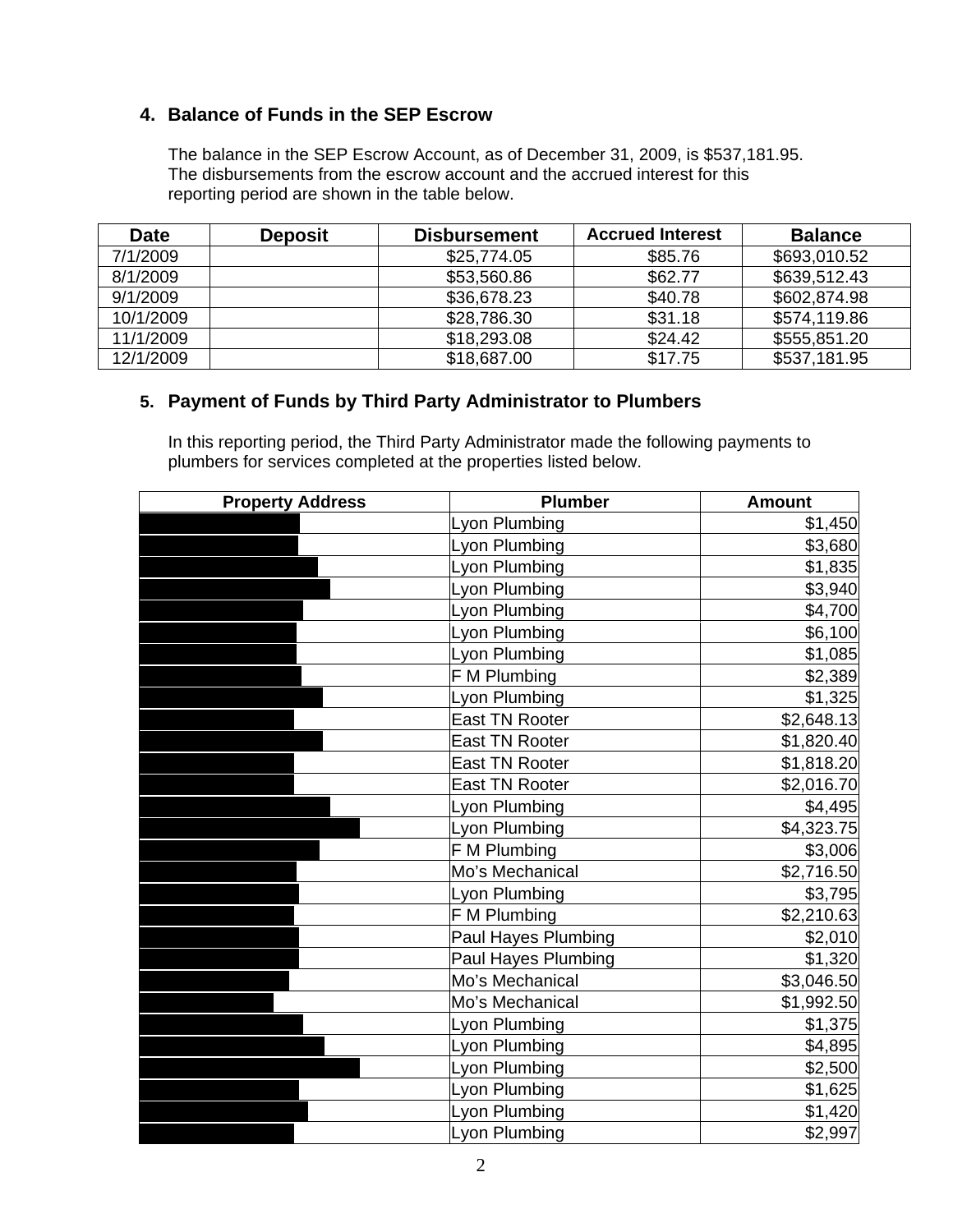| Lyon Plumbing         | \$2,950    |
|-----------------------|------------|
| Paul Hayes Plumbing   | \$2,140    |
| F M Plumbing          | \$4,225    |
| <b>East TN Rooter</b> | \$1,423.30 |
| <b>East TN Rooter</b> | \$1,987.60 |
| F M Plumbing          | \$3,038    |
| Mo's Mechanical       | \$2,141    |
| F M Plumbing          | \$1,114    |
| <b>East TN Rooter</b> | \$1,694.80 |
| Mo's Mechanical       | \$1,942.30 |
| Lyon Plumbing         | \$2,900    |
| Lyon Plumbing         | \$1,600    |
| <b>East TN Rooter</b> | \$1,630.30 |
| Paul Hayes Plumbing   | \$2,140    |
| Lyon Plumbing         | \$4,100    |
| Lyon Plumbing         | \$1,600    |
| Mo's Mechanical       | \$1,351.68 |
| Paul Hayes Plumbing   | \$2,145    |
| <b>East TN Rooter</b> | \$2,405.40 |
| Lyon Plumbing         | \$2,085    |
| F M Plumbing          | \$2,466    |
| Lyon Plumbing         | \$4,780    |
| F M Plumbing          | \$2,584    |
| Lyon Plumbing         | \$2,389    |
| Mo's Mechanical       | \$1,592    |
| Lyon Plumbing         | \$2,035    |
| F M Plumbing          | \$2,043    |
| Mo's Mechanical       | \$814.50   |
| <b>East TN Rooter</b> | \$4,492.50 |
| yon Plumbing          | \$2,000    |
| Lyon Plumbing         | \$3,220    |
| Lyon Plumbing         | \$2,450    |
| Lyon Plumbing         | \$2,325    |
| Paul Hayes Plumbing   | \$1,890    |
| Mo's Mechanical       | \$2,114    |
| Lyon Plumbing         | \$4,200    |
| Lyon Plumbing         | \$1,530    |
| Lyon Plumbing         | \$2,760    |
| Mo's Mechanical       | \$1,851.68 |
| F M Plumbing          | \$2,891    |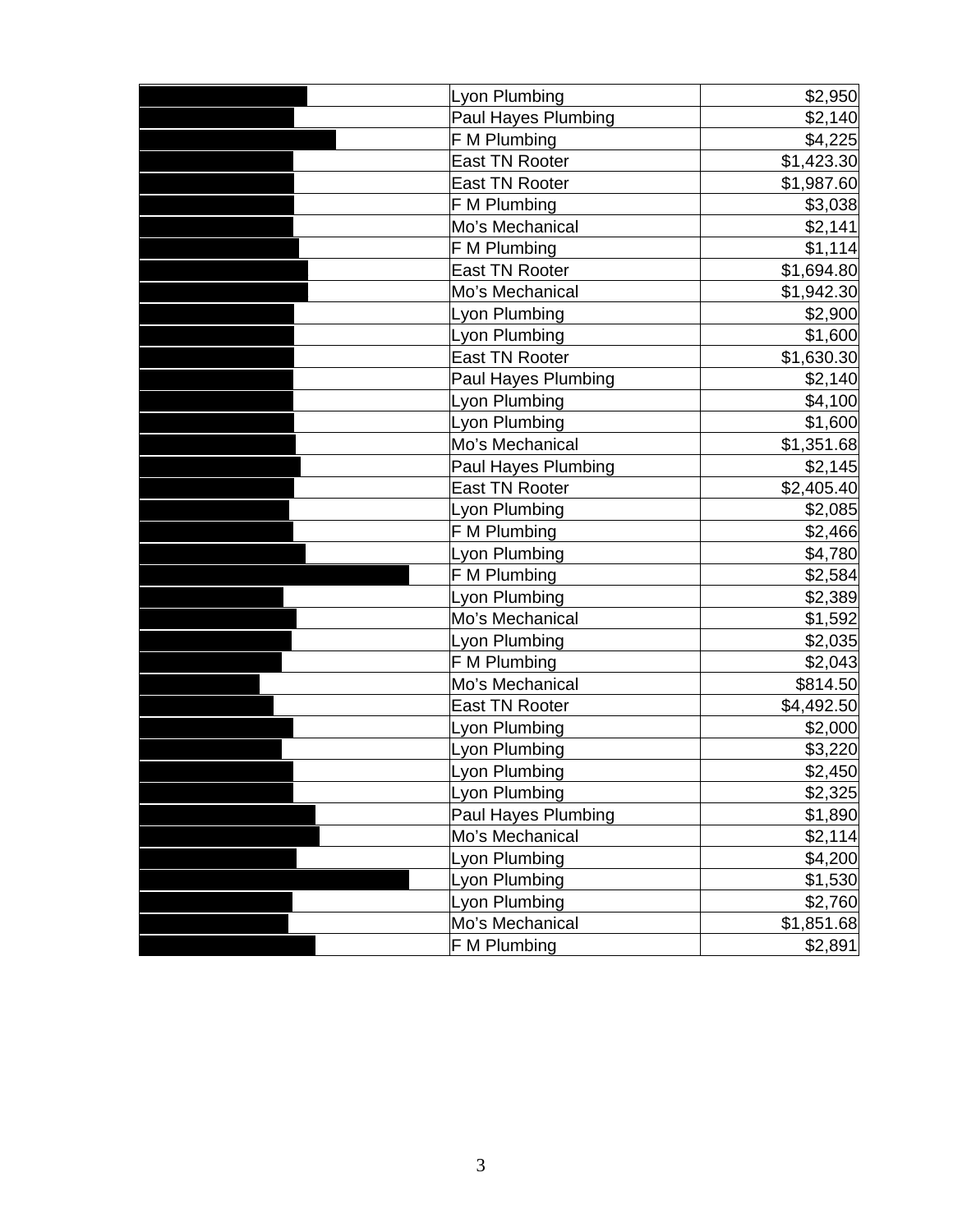### **6. Location of Private Residential Properties Where Services Have Been Performed Under the SEP Program**

Private service laterals have been repaired or replaced under the SEP program at the following locations during this reporting period.

| Owner | <b>Property Address</b> | <b>Work Complete</b><br><b>Date</b> |
|-------|-------------------------|-------------------------------------|
|       |                         | 7/2/2009                            |
|       |                         | 7/6/2009                            |
|       |                         | 7/14/2009                           |
|       |                         | 7/14/2009                           |
|       |                         | 7/15/2009                           |
|       |                         | 7/16/2009                           |
|       |                         | 7/21/2009                           |
|       |                         | 7/21/2009                           |
|       |                         | 7/21/2009                           |
|       |                         | 7/21/2009                           |
|       |                         | 7/27/2009                           |
|       |                         | 8/6/2009                            |
|       |                         | 8/6/2009                            |
|       |                         | 8/6/2009                            |
|       |                         | 8/6/2009                            |
|       |                         | 8/10/2009                           |
|       |                         | 8/10/2009                           |
|       |                         | 8/10/2009                           |
|       |                         | 8/13/2009                           |
|       |                         | 8/13/2009                           |
|       |                         | 8/20/2009                           |
|       |                         | 8/20/2009                           |
|       |                         | 8/20/2009                           |
|       |                         | 8/20/2009                           |
|       |                         | 8/28/2009                           |
|       |                         | 8/28/2009                           |
|       |                         | 8/28/2009                           |
|       |                         | 8/28/2009                           |
|       |                         | 8/28/2009                           |
|       |                         | 8/31/2009                           |
|       |                         | 8/31/2009                           |
|       |                         | 9/1/2009                            |
|       |                         | 9/1/2009                            |
|       |                         | 9/4/2009                            |
|       |                         | 9/15/2009                           |
|       |                         | 9/15/2009                           |
|       |                         | 9/23/2009                           |
|       |                         | 9/28/2009                           |
|       |                         | 9/29/2009                           |
|       |                         | 10/2/2009                           |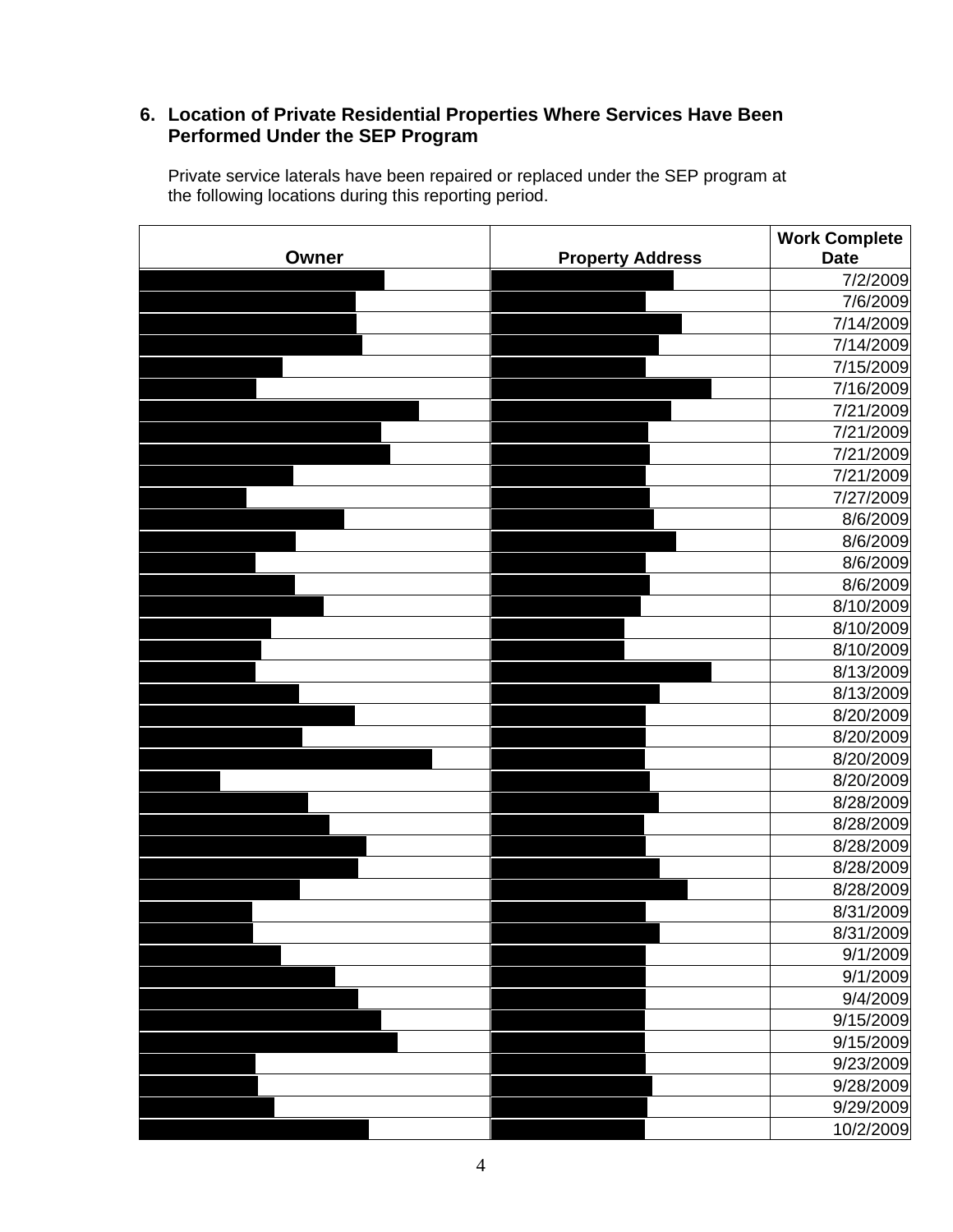|  | 10/12/2009 |
|--|------------|
|  | 10/12/2009 |
|  | 10/21/2009 |
|  | 10/21/2009 |
|  | 10/22/2009 |
|  | 10/23/2009 |
|  | 10/23/2009 |
|  | 10/24/2009 |
|  | 10/26/2009 |
|  | 10/28/2009 |
|  | 10/28/2009 |
|  | 10/30/2009 |
|  |            |
|  | 11/6/2009  |
|  | 11/10/2009 |
|  | 11/18/2009 |
|  | 11/20/2009 |
|  | 11/23/2009 |
|  | 11/24/2009 |
|  | 11/30/2009 |
|  | 12/7/2009  |
|  | 12/15/2009 |
|  |            |
|  | 12/17/2009 |

### **7. SEP Implementation and Ongoing Tasks**

The Private Lateral Program (PLP) was implemented in 2005 to address defective laterals and improper connections within KUB's collection system. Prior to program implementation an initial analysis was performed to determine the approximate number of defective laterals in KUB's wastewater system and smoke testing was chosen as the primary tool for determining defects and prohibited connections requiring enforcement action. Also, during the development of this program, homeowner income information from all areas of the KUB wastewater service area was obtained to establish hardship eligibility guidelines for funding assistance provided under the SEP for private lateral rehabilitation. A careful examination of expected lateral failure rates, in addition to 2000 Census homeowner income information was performed to determine how to best establish income limits for financial assistance and extend this support to as many customers as possible. The income limits selected were those from the Housing and Urban Development (HUD) guidelines for very low income households, where very low income is defined as less than 50% of the median income based on family size. HUD guidelines are widely used in many homeowner assistance programs and include limits for homeowner incomes defined at very low, low, and moderate levels relative to median income for service area. In the first two years of the PLP, the very low Income limits updated annually for earning growth by HUD were used in determining a property owner's eligibility for funding under the SEP Grant<sup>(1)</sup> program.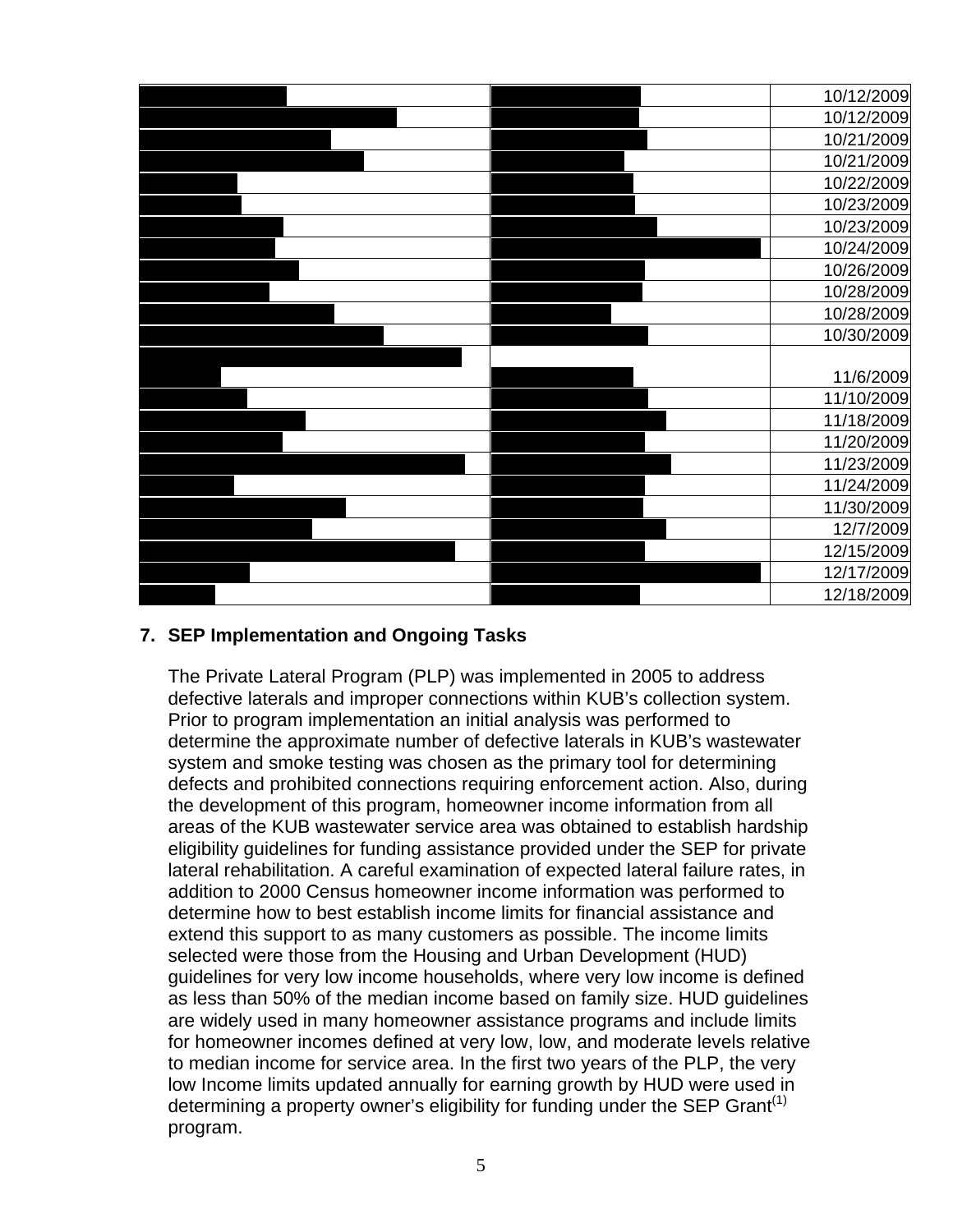During this time KUB gained information about the number of defective laterals in its system, the best tools for evaluating the collection system problems, and the income qualification rate for financial assistance where defective laterals are identified. In addition to smoke testing, closed circuit camera televising (CCTV) was evaluated for use in determining defects in 2006. CCTV of private laterals after mainline rehabilitation quickly became the most preferred means of accurately determining defects to avoid unnecessary repairs and continues to be the primary tool for determining the need for lateral rehabilitation. All private laterals are subject to inspection as prescribed in the CSSAP, and this specific tool has been very effective in resolving any questions related to required corrective action and enforcement. In many cases CCTV has confirmed the need for only a point repair and as many as one third of all defective laterals have required only repairs rather extensive than replacement. Although the defective lateral rate varies with the specific area of the system, KUB has observed an average lateral failure rate of 35 percent.

In the first two years of the program implementation, KUB also determined from the PLP data that areas with the highest failure rate also had a large number of tenant occupants. By the end of 2007 the average tenant occupancy rate of properties requiring lateral repair was at least 40%. These situations greatly reduced the expected number of property owners eligible to apply for assistance.

An analysis of upcoming projects associated with the CAP/ER based on historical failure rates and Grant approvals indicated that 50% of the median income was too low for many homeowners to qualify. Thus, an adjustment was made to the income guideline limits for Grant qualification to permit more property owners to qualify for funding assistance over the remaining five years of the program. On January 1, 2008, KUB moved the income guidelines for Grant<sup>(1)</sup> program qualification from 50% of median income (very low income) to 80% of median income (low income). This adjustment was communicated in the Sixth SEP Semi-Annual Report.

During this SEP semi-annual period a similar analysis of all PLP data including historical failure rates, grant approvals and the projects to be undertaken in the next three years was conducted. An analysis was also conducted related to the percentage of tenancy in various sub-basins and those applications that failed to qualify for assistance. In the last two years, KUB completed CAP/ER projects in some areas that were expected to have high grant qualification rate, but the tenant occupancy in these areas rose to 55%. From this analysis it was determined that an adjustment of median income requirement again would permit more homeowners to qualify and make use of the eligible funds in the remaining three years of the SEP. This adjustment would also be very beneficial to homeowners at a time when many customers might be struggling economically.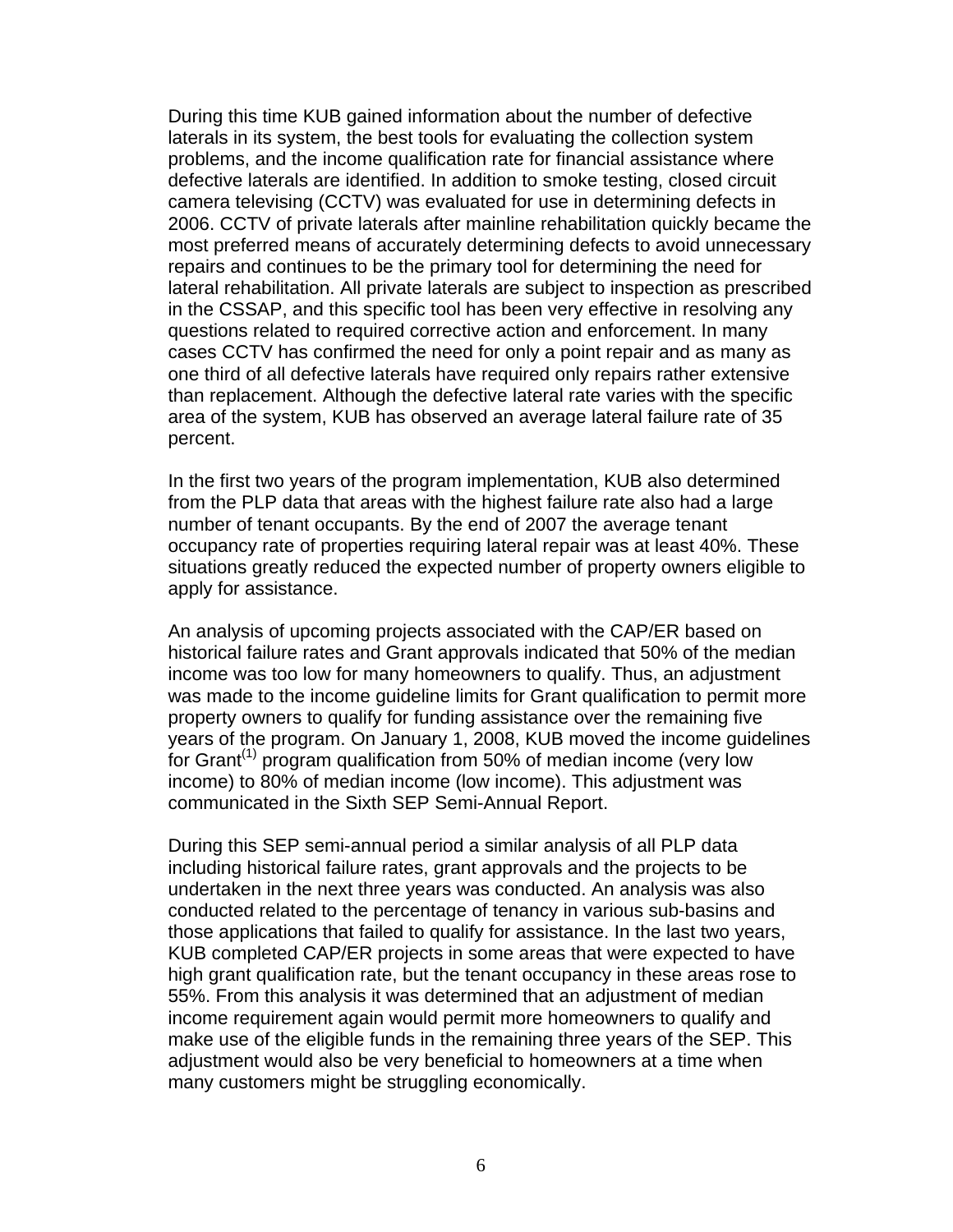The SEP states that very low, low and moderate income levels are eligible to receive funding assistance. Beginning January 1, 2010, KUB will increase the income guidelines for Grant<sup> $(1)$ </sup> program qualification from 80% of median income (low income) to 95% of income (moderate income). The 95% level is defined as moderate income by the US Department of Housing and Urban Development (HUD). The increase follows research of homeowner incomes in the Knox County area based on 2000 Census data obtained from the Knoxville/Knox County Metropolitan Planning Commission. The expected result is an increase in the number of approved applications over the remaining three years of the program, while ensuring support for customers that need assistance the most during the remainder of this period. KUB will continue to analyze information related to defect rates and income qualification as necessary to satisfactorily complete the SEP in accordance with the Consent Decree.

#### **Effect of Previous Income Qualification Limits:**

During this reporting period, 8 property owners qualified for Grants due to the increase in the income guidelines effective January 1, 2008. KUB continues to analyze information related to defect rates and income qualification as necessary to satisfactorily complete the SEP in accordance with the Consent Decree.

#### **8. Tasks Scheduled for the Next Six Months**

The following tasks are scheduled for the next six months:

- Continue to identify properties with defective laterals or prohibited connections.
- Continue private lateral enforcement notifications.
- Make payments from the Escrow account for work completed under the SEP.
- Make eighth SEP funding deposit to the Escrow Account.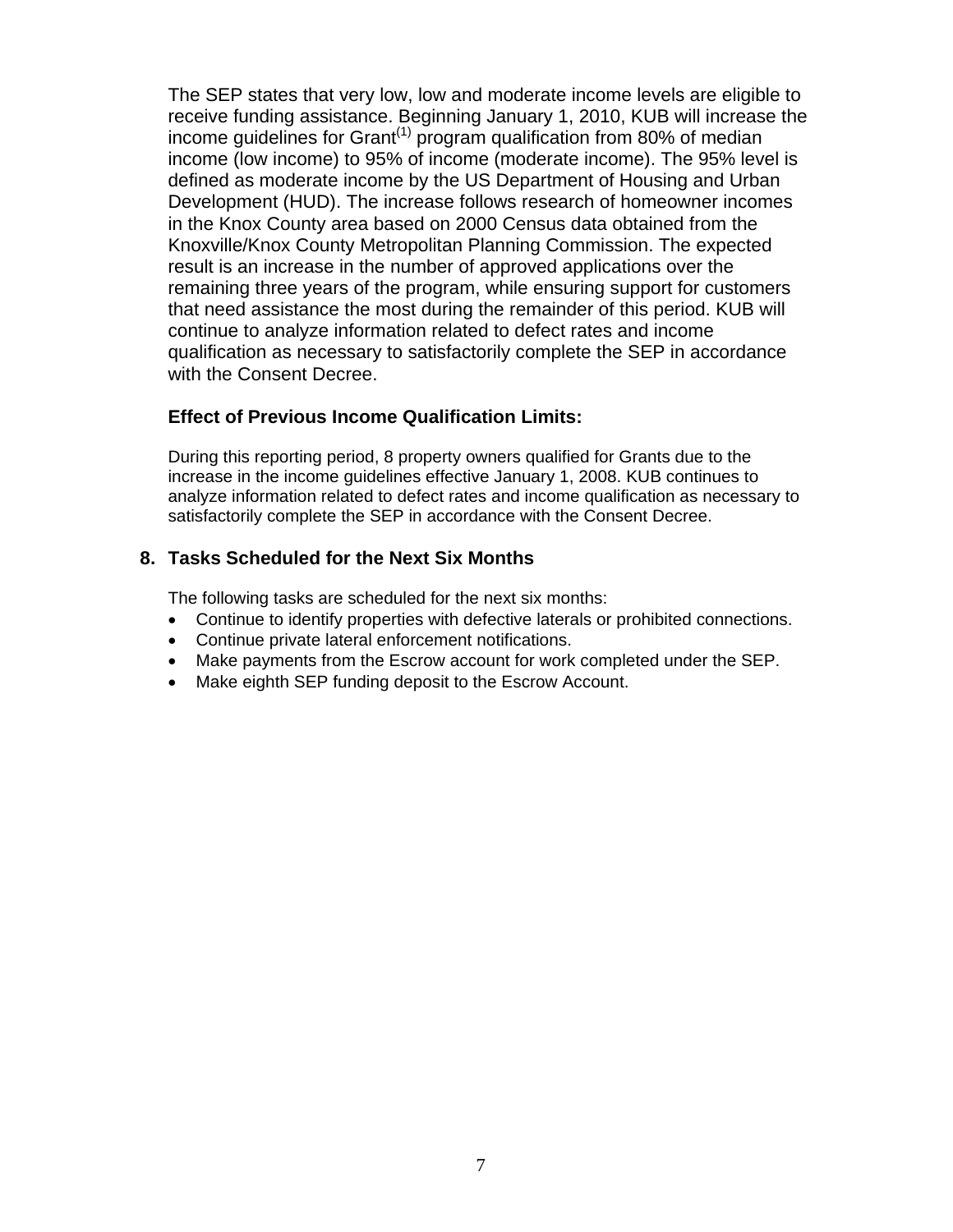### **Appendix A**  Grant and Loan Income Guidelines